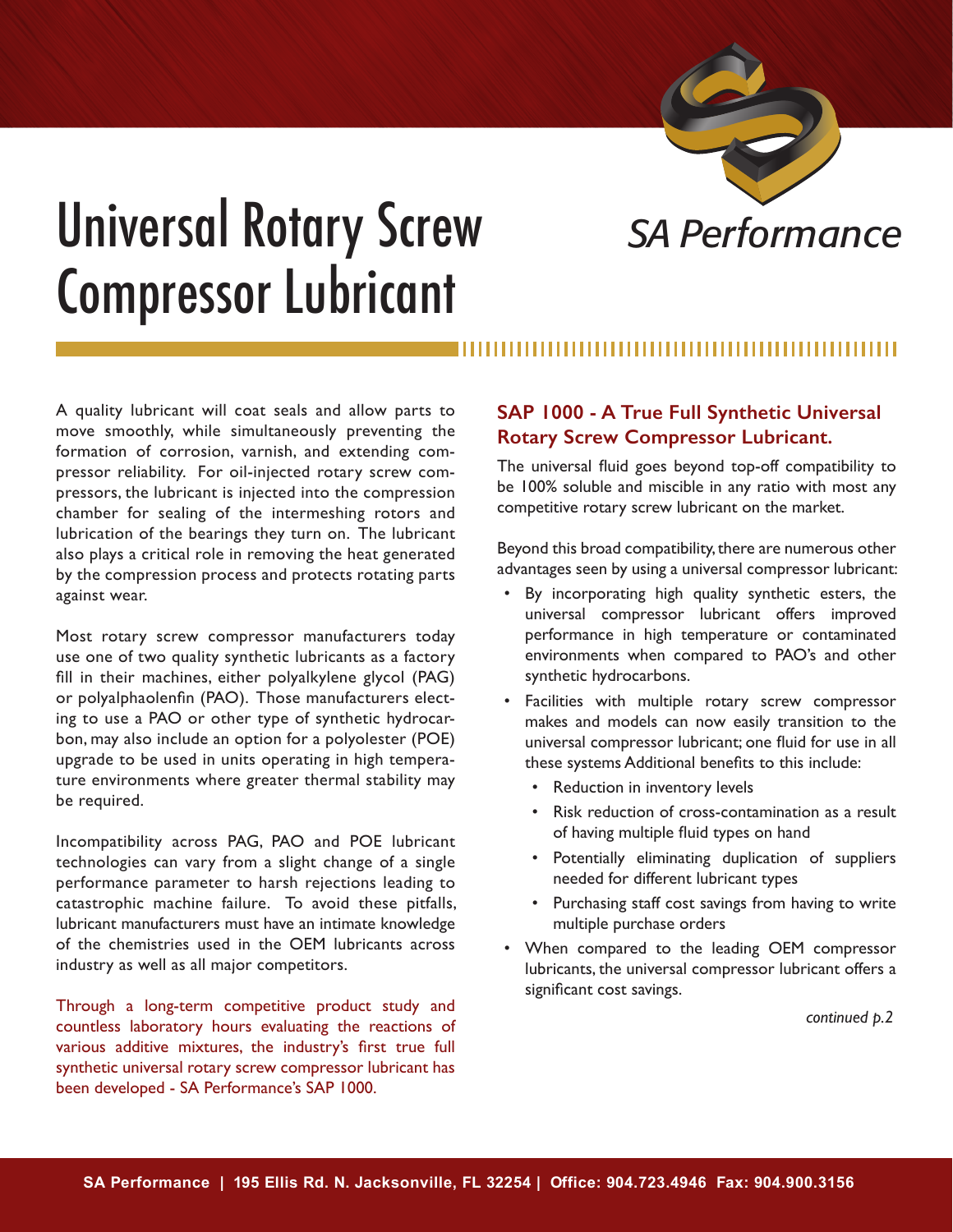### **Universal Lubricant Compatibility**

When understanding the true compatibility of a universal lubricant, the first step is to identify the possible symptoms of incompatibility. Those symptoms listed below address only the results of an incompatible lubricant mixture, and not the result of the incompatibly on the machine or its performance.

- Base fluids can adversely react with the other base fluids once mixed, rejecting each other
- Mixing of base fluids can adversely impact the solubility of additives in the new mixture
- In some cases, the base fluid can react with the other products additives causing a chemical reaction
- Additives are not always compatible with one another, forming insolubles or causing adverse reactions
- Additives from different fluids may neutralize each other, altering performance

With this in mind, the SAP 1000 uses a proprietary blend of base fluids to ensure compatibility with synthetic hydrocarbons, PAO's, PAG's and various types of esters. Beyond base fluids, compatibility of additive chemistries has also been validated.



As seen above, the picture at the top is one example of the SAP 1000's compatibility with a competitive fluid. This picture exhibits no separation of the two fluid chemistries across any mixture ratio. Fully soluble and miscible together, clear and bright, and no residual film on the test tube walls help to confirm this. The picture below is a leading competitors universal fluid which would see no compatibility issues in drain and fill or top-off scenarios but is incompatible in 60%/40% - 40%/60% ratios such as would be seen if a line were to break or an air/oil separator failure.

### **Universal Lubricant Limitations**

While there is no one-size-fits-all lubricant for air compressors, the SAP 1000 benefits outlined above show many clear advantages over typical aftermarket replacement fluids. As with any air compressor lubricant however, there are limitations.

- By its nature, the SAP 1000 is not optimized for rotary vane, reciprocating and some centrifugal compressors. With an ISO46 viscosity this fluid is too light for reciprocating compressors and the base fluid selection will not perform the detergent characteristics commonly found in diesters for rotary vane units. Centac centrifugal compressors require PAG based lubricants, but other centrifugal systems would operate fine with this fluid.
- The SAP 1000 is not compatible with silicone lubricants occasionally found in compressors. The properties of silicone resist compatibility with most any other base fluid, limiting options for transition to a common fluid type. There are flush procedures available to transition from a silicone but are found to be costly and time consuming.
- While the SAP 1000 is compatible with food grade lubricants, this product is not NSF H-1 certified for incidental food contact. Because of this, mixing this product with a food grade lubricant would result in the compressor no longer operating with a lubricant that meets this standard.

#### **Universal Lubricant Property Comparison**

The comparison of basic properties via ASTM test methods with leading PAO/Synthetic Hydrocarbon and PAG/POE lubricants as compared to SAP 1000 show comparable results to one another. Viscosities  $@$  100°C are indicative of fluid thickness at operating temperatures and all show results over 7cst. Flash Point and Fire Point are well within a margin of repeatability to be considered equivalent and Foam Tendency shows strong results. Water Separability is good for the PAO/Synthetic Hydrocarbon and the SAP 1000, and no separation is expected with PAG's.

#### *See Property Comparison Chart - Page 3*

Given the comparative results (p.3), it can be concluded that in addition to the tangible benefits of a universal fluid across the industry, there are also no performance limitations to adversely impact compressor operation in the use of this product.

### **Conclusion**

The introduction of the SAP 1000 allows for facilities to more easily manage multiple rotary screw compressor makes and models with one compatible fluid for most all machines. While other ester based compressor lubricants claim top-off compatibility with competitive fluids, only SAP 1000 has been validated for full compatibility in any ratio with base fluids and additives against leading OEM and aftermarket chemistries.